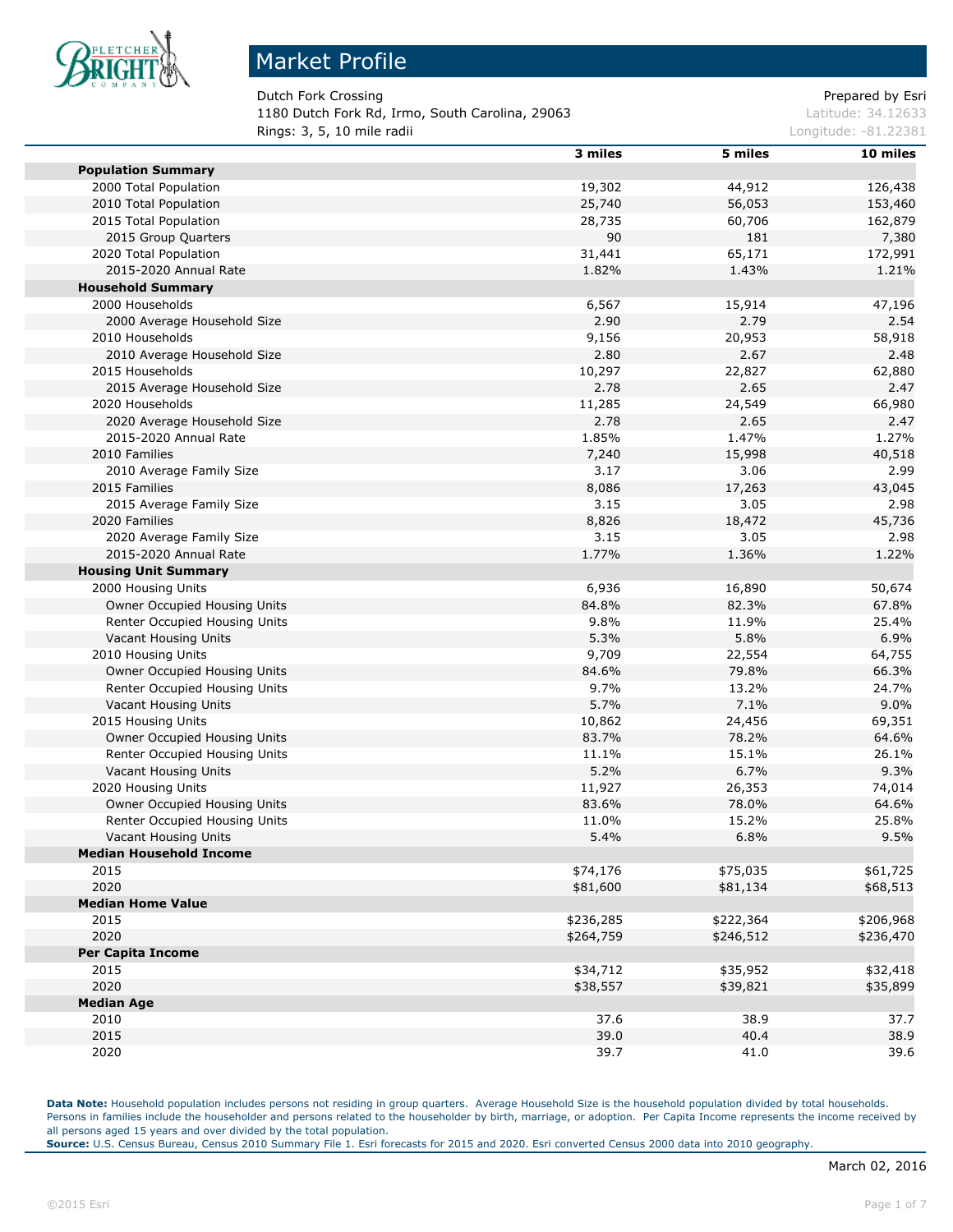

# Market Profile

Dutch Fork Crossing **Prepared by Estimate Prepared by Estimate** Prepared by Esri 1180 Dutch Fork Rd, Irmo, South Carolina, 29063 Latitude: 34.12633 **Rings: 3, 5, 10 mile radii Longitude: -81.22381** 

|                                                | 3 miles   | 5 miles   | 10 miles  |
|------------------------------------------------|-----------|-----------|-----------|
| 2015 Households by Income                      |           |           |           |
| Household Income Base                          | 10,297    | 22,827    | 62,878    |
| $<$ \$15,000                                   | 6.0%      | 5.7%      | 8.5%      |
| $$15,000 - $24,999$                            | 4.8%      | 4.9%      | 7.9%      |
| \$25,000 - \$34,999                            | 6.2%      | 5.8%      | 8.7%      |
| \$35,000 - \$49,999                            | 12.5%     | 11.6%     | 13.5%     |
| \$50,000 - \$74,999                            | 21.1%     | 22.1%     | 19.8%     |
| \$75,000 - \$99,999                            | 13.3%     | 14.9%     | 13.1%     |
| \$100,000 - \$149,999                          | 20.3%     | 19.8%     | 16.6%     |
| \$150,000 - \$199,999                          | 9.1%      | 8.7%      | 6.5%      |
| \$200,000+                                     | 6.9%      | 6.6%      | 5.2%      |
| Average Household Income                       | \$96,073  | \$95,312  | \$82,787  |
| 2020 Households by Income                      |           |           |           |
| Household Income Base                          | 11,285    | 24,549    | 66,978    |
| $<$ \$15,000                                   | 4.9%      | 4.7%      | 7.5%      |
| \$15,000 - \$24,999                            | 3.1%      | 3.1%      | 5.6%      |
| \$25,000 - \$34,999                            | 4.5%      | 4.2%      | 6.9%      |
| \$35,000 - \$49,999                            | 11.5%     | 10.8%     | 13.1%     |
| \$50,000 - \$74,999                            | 21.8%     | 22.6%     | 21.0%     |
| \$75,000 - \$99,999                            | 13.4%     | 15.0%     | 14.0%     |
| \$100,000 - \$149,999                          | 21.9%     | 21.5%     | 18.5%     |
| \$150,000 - \$199,999                          | 11.4%     | 10.7%     | 7.8%      |
| \$200,000+                                     | 7.6%      | 7.3%      | 5.7%      |
| Average Household Income                       | \$106,496 | \$105,383 | \$91,591  |
| 2015 Owner Occupied Housing Units by Value     |           |           |           |
| Total                                          | 9,096     | 19,130    | 44,796    |
| $<$ \$50,000                                   | 1.2%      | 1.1%      | 2.3%      |
| \$50,000 - \$99,999                            | 3.2%      | 3.3%      | 5.8%      |
| $$100,000 - $149,999$                          | 15.7%     | 15.7%     | 17.9%     |
| \$150,000 - \$199,999                          | 20.2%     | 22.7%     | 22.0%     |
| \$200,000 - \$249,999                          | 13.3%     | 16.1%     | 14.8%     |
| \$250,000 - \$299,999                          | 12.5%     | 12.2%     | 10.5%     |
|                                                | 15.4%     | 12.9%     | 11.7%     |
| \$300,000 - \$399,999<br>\$400,000 - \$499,999 | 7.5%      | 6.3%      | 6.0%      |
| \$500,000 - \$749,999                          | 7.4%      | 6.4%      | 6.1%      |
|                                                |           |           |           |
| \$750,000 - \$999,999                          | 2.1%      | 1.9%      | 1.8%      |
| $$1,000,000 +$                                 | 1.5%      | 1.4%      | 1.3%      |
| Average Home Value                             | \$293,093 | \$279,482 | \$265,121 |
| 2020 Owner Occupied Housing Units by Value     |           |           |           |
| Total                                          | 9,968     | 20,552    | 47,843    |
| $<$ \$50,000                                   | 0.5%      | 0.5%      | 1.3%      |
| \$50,000 - \$99,999                            | 1.7%      | 1.7%      | 3.6%      |
| \$100,000 - \$149,999                          | 9.6%      | 9.2%      | 11.8%     |
| \$150,000 - \$199,999                          | 18.6%     | 20.4%     | 20.3%     |
| \$200,000 - \$249,999                          | 15.1%     | 19.5%     | 17.8%     |
| \$250,000 - \$299,999                          | 15.2%     | 15.0%     | 13.1%     |
| \$300,000 - \$399,999                          | 17.4%     | 14.3%     | 13.4%     |
| \$400,000 - \$499,999                          | 7.4%      | 6.4%      | 6.2%      |
| \$500,000 - \$749,999                          | 9.0%      | 7.9%      | 7.8%      |
| \$750,000 - \$999,999                          | 3.4%      | 3.1%      | 3.0%      |
| $$1,000,000 +$                                 | 2.1%      | 2.0%      | 1.7%      |
| Average Home Value                             | \$328,398 | \$314,024 | \$300,473 |

Data Note: Income represents the preceding year, expressed in current dollars. Household income includes wage and salary earnings, interest dividends, net rents, pensions, SSI and welfare payments, child support, and alimony.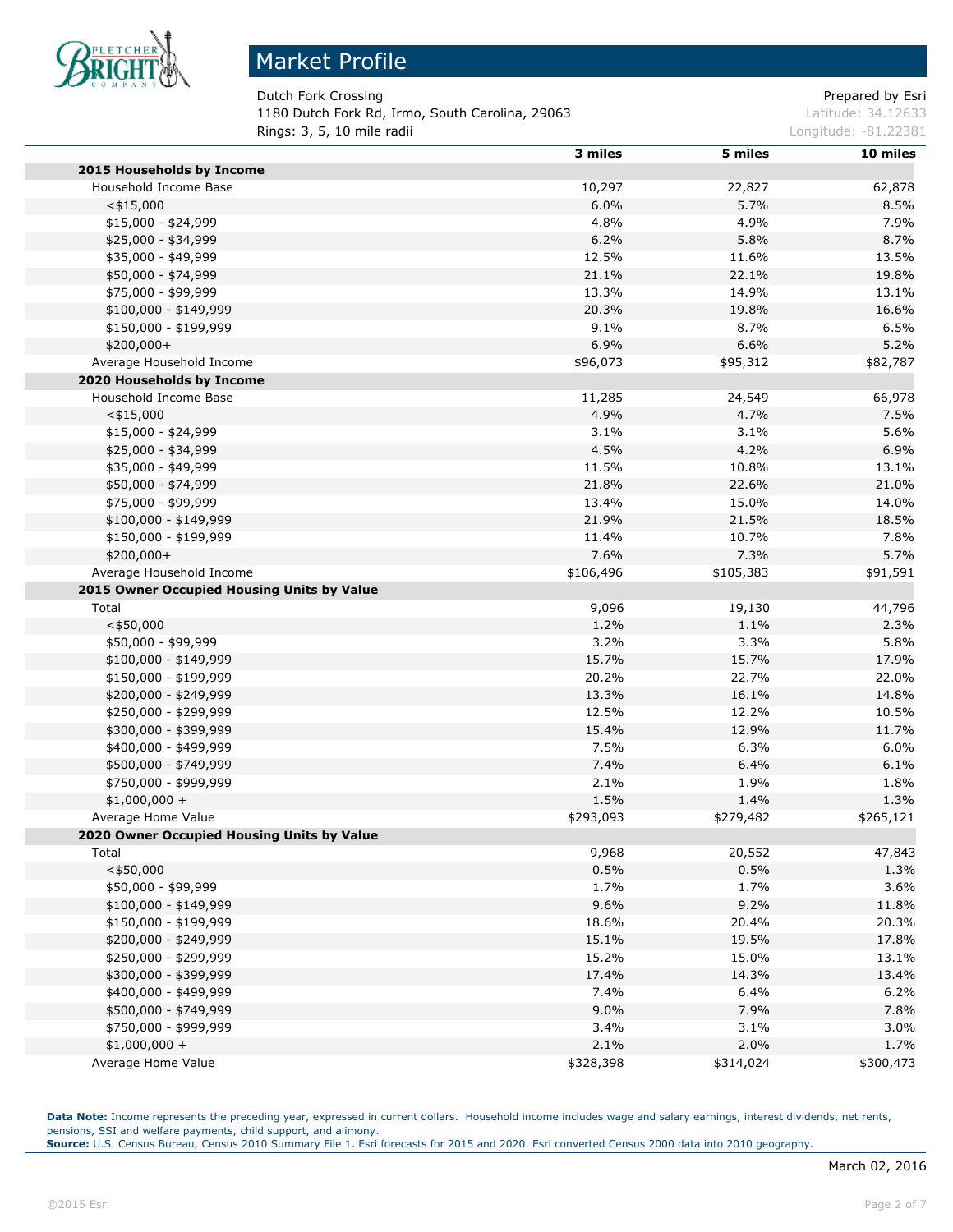

# Market Profile

Dutch Fork Crossing **Prepared by Estimate 2** Prepared by Esri 1180 Dutch Fork Rd, Irmo, South Carolina, 29063 Latitude: 34.12633 **Rings: 3, 5, 10 mile radii Longitude: -81.22381** 

|                        | 3 miles | 5 miles | 10 miles |
|------------------------|---------|---------|----------|
| 2010 Population by Age |         |         |          |
| Total                  | 25,742  | 56,055  | 153,458  |
| $0 - 4$                | 6.6%    | 6.1%    | 6.1%     |
| $5 - 9$                | 8.0%    | 7.3%    | 6.6%     |
| $10 - 14$              | 8.4%    | 7.8%    | 6.9%     |
| $15 - 24$              | 12.0%   | 12.0%   | 13.1%    |
| $25 - 34$              | 11.1%   | 11.1%   | 13.5%    |
| $35 - 44$              | 15.9%   | 15.1%   | 14.5%    |
| $45 - 54$              | 17.4%   | 16.9%   | 15.7%    |
| $55 - 64$              | 11.7%   | 13.2%   | 12.4%    |
| $65 - 74$              | 5.6%    | 6.6%    | 6.7%     |
| $75 - 84$              | 2.4%    | 2.8%    | 3.2%     |
| $85 +$                 | 0.9%    | 1.0%    | 1.3%     |
| $18 +$                 | 71.7%   | 73.6%   | 75.9%    |
| 2015 Population by Age |         |         |          |
| Total                  | 28,735  | 60,706  | 162,878  |
| $0 - 4$                | 6.1%    | 5.7%    | 5.7%     |
| $5 - 9$                | 7.0%    | 6.5%    | 6.2%     |
| $10 - 14$              | 8.0%    | 7.5%    | 6.7%     |
| $15 - 24$              | 12.9%   | 12.5%   | 12.9%    |
| $25 - 34$              | 10.9%   | 11.1%   | 13.4%    |
| $35 - 44$              | 13.8%   | 13.5%   | 13.6%    |
| $45 - 54$              | 16.6%   | 16.0%   | 14.7%    |
| $55 - 64$              | 13.6%   | 14.3%   | 13.3%    |
| $65 - 74$              | 7.4%    | 8.7%    | 8.6%     |
| $75 - 84$              | 2.7%    | 3.1%    | 3.5%     |
| $85 +$                 | 0.9%    | 1.1%    | 1.4%     |
| $18 +$                 | 74.2%   | 76.0%   | 77.3%    |
| 2020 Population by Age |         |         |          |
| Total                  | 31,441  | 65,171  | 172,990  |
| $0 - 4$                | 5.9%    | 5.6%    | 5.6%     |
| $5 - 9$                | 6.5%    | 6.0%    | 5.8%     |
| $10 - 14$              | 7.5%    | 7.0%    | 6.5%     |
| $15 - 24$              | 11.6%   | 11.3%   | 12.3%    |
| $25 - 34$              | 12.2%   | 12.0%   | 13.2%    |
| $35 - 44$              | 13.5%   | 13.3%   | 13.8%    |
| 45 - 54                | 14.7%   | 14.5%   | 13.5%    |
| $55 - 64$              | 14.6%   | 14.8%   | 13.7%    |
| $65 - 74$              | 9.1%    | 10.2%   | 9.9%     |
| 75 - 84                | 3.4%    | 4.0%    | 4.3%     |
| $85 +$                 | 1.0%    | 1.2%    | 1.5%     |
| $18 +$                 | 75.6%   | 77.1%   | 78.0%    |
|                        |         |         |          |
| 2010 Population by Sex |         |         | 75,532   |
| Males<br>Females       | 12,439  | 26,939  |          |
| 2015 Population by Sex | 13,301  | 29,114  | 77,928   |
|                        |         |         |          |
| Males                  | 13,900  | 29,211  | 80,367   |
| Females                | 14,834  | 31,495  | 82,512   |
| 2020 Population by Sex |         |         |          |
| Males                  | 15,245  | 31,429  | 85,461   |
| Females                | 16,195  | 33,742  | 87,531   |

**Source:** U.S. Census Bureau, Census 2010 Summary File 1. Esri forecasts for 2015 and 2020. Esri converted Census 2000 data into 2010 geography.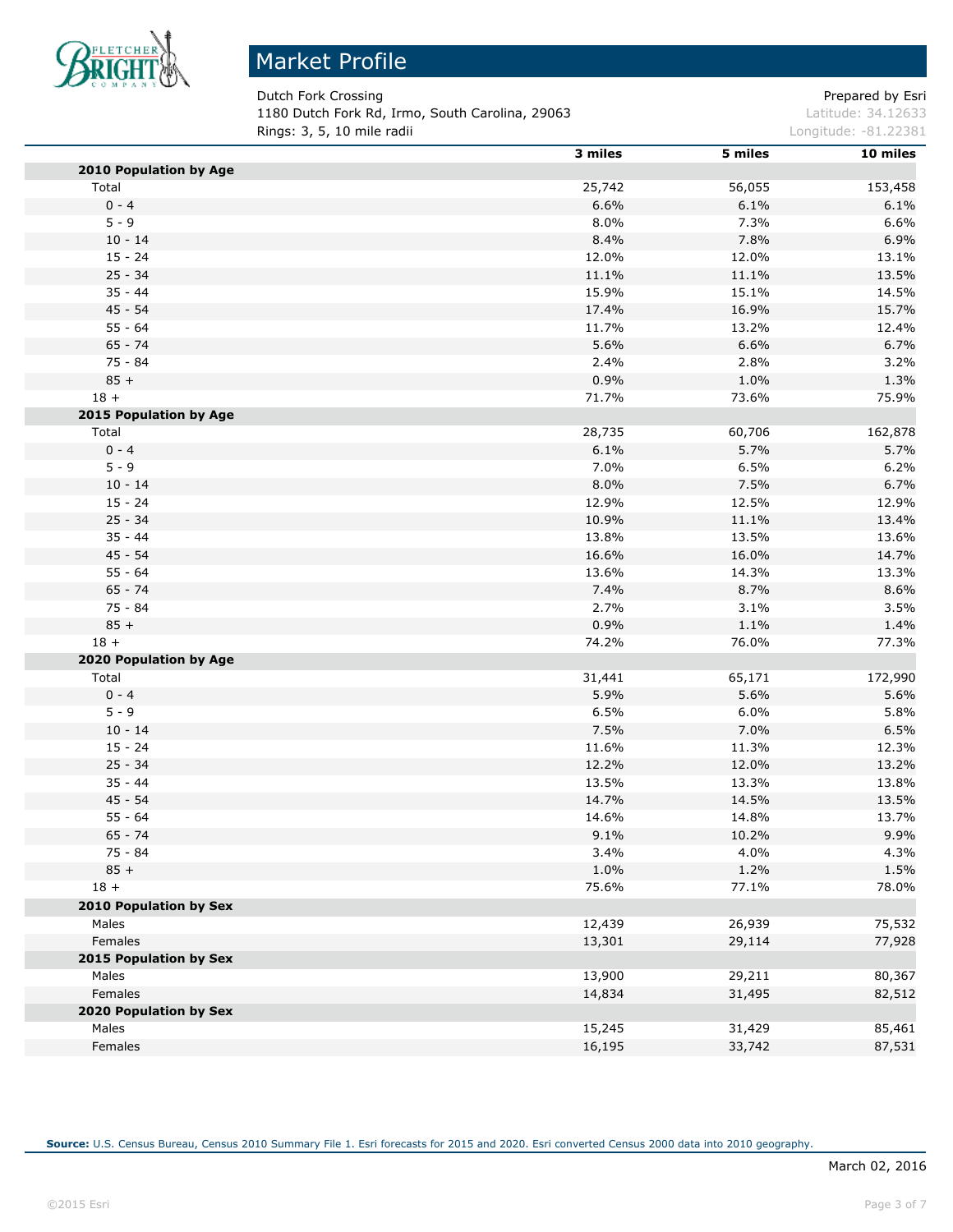

# Market Profile

Dutch Fork Crossing **Prepared by Estimate 2** and 2 and 2 and 2 and 2 and 2 and 2 and 2 and 2 and 2 and 2 and 2 and 2 and 2 and 2 and 2 and 2 and 2 and 2 and 2 and 2 and 2 and 2 and 2 and 2 and 2 and 2 and 2 and 2 and 2 and 1180 Dutch Fork Rd, Irmo, South Carolina, 29063 Latitude: 34.12633 **Rings: 3, 5, 10 mile radii Longitude: -81.22381** 

|                                                    | 3 miles | 5 miles | 10 miles |
|----------------------------------------------------|---------|---------|----------|
| 2010 Population by Race/Ethnicity                  |         |         |          |
| Total                                              | 25,740  | 56,053  | 153,459  |
| White Alone                                        | 77.2%   | 76.0%   | 69.3%    |
| <b>Black Alone</b>                                 | 17.8%   | 18.6%   | 25.4%    |
| American Indian Alone                              | 0.2%    | 0.3%    | 0.3%     |
| Asian Alone                                        | 2.2%    | 2.3%    | 2.2%     |
| Pacific Islander Alone                             | 0.0%    | 0.1%    | 0.1%     |
| Some Other Race Alone                              | 0.8%    | 0.8%    | 1.0%     |
| Two or More Races                                  | 1.8%    | 2.0%    | 1.8%     |
| Hispanic Origin                                    | 2.6%    | 2.7%    | 3.0%     |
| Diversity Index                                    | 40.4    | 41.9    | 48.6     |
| 2015 Population by Race/Ethnicity                  |         |         |          |
| Total                                              | 28,735  | 60,707  | 162,879  |
| White Alone                                        | 76.3%   | 74.7%   | 68.5%    |
| <b>Black Alone</b>                                 | 18.1%   | 19.2%   | 25.4%    |
| American Indian Alone                              | 0.2%    | 0.3%    | 0.3%     |
| Asian Alone                                        | 2.6%    | 2.8%    | 2.7%     |
| Pacific Islander Alone                             | 0.0%    | 0.1%    | 0.1%     |
| Some Other Race Alone                              | 0.9%    | 0.8%    | 1.1%     |
| Two or More Races                                  | 1.9%    | 2.2%    | 2.0%     |
| Hispanic Origin                                    | 2.9%    | $3.0\%$ | 3.2%     |
| Diversity Index                                    | 41.9    | 43.9    | 49.9     |
| 2020 Population by Race/Ethnicity                  |         |         |          |
| Total                                              | 31,440  | 65,171  | 172,992  |
| White Alone                                        | 75.1%   | 73.2%   | 67.6%    |
| <b>Black Alone</b>                                 | 18.4%   | 19.8%   | 25.5%    |
| American Indian Alone                              | 0.2%    | 0.3%    | 0.3%     |
| Asian Alone                                        | 3.1%    | 3.2%    | 3.2%     |
| Pacific Islander Alone                             | 0.0%    | 0.1%    | 0.1%     |
| Some Other Race Alone                              | 0.9%    | 0.9%    | 1.2%     |
| Two or More Races                                  | 2.2%    | 2.5%    | 2.3%     |
| Hispanic Origin                                    | 3.2%    | 3.3%    | 3.5%     |
| Diversity Index                                    | 43.9    | 46.0    | 51.3     |
| 2010 Population by Relationship and Household Type |         |         |          |
| Total                                              | 25,740  | 56,053  | 153,460  |
| In Households                                      | 99.6%   | 99.7%   | 95.2%    |
| In Family Households                               | 90.3%   | 88.8%   | 80.6%    |
| Householder                                        | 28.4%   | 28.6%   | 26.4%    |
| Spouse                                             | 23.1%   | 23.1%   | 20.1%    |
| Child                                              | 35.2%   | 33.3%   | 29.9%    |
| Other relative                                     | 2.3%    | 2.4%    | 2.7%     |
| Nonrelative                                        | 1.3%    | 1.3%    | 1.6%     |
| In Nonfamily Households                            | 9.3%    | 10.9%   | 14.6%    |
| In Group Quarters                                  | 0.4%    | 0.3%    | 4.8%     |
| Institutionalized Population                       | 0.3%    | 0.3%    | 4.5%     |
| Noninstitutionalized Population                    | 0.0%    | 0.0%    | 0.3%     |

Data Note: Persons of Hispanic Origin may be of any race. The Diversity Index measures the probability that two people from the same area will be from different race/ ethnic groups. **Source:** U.S. Census Bureau, Census 2010 Summary File 1. Esri forecasts for 2015 and 2020. Esri converted Census 2000 data into 2010 geography.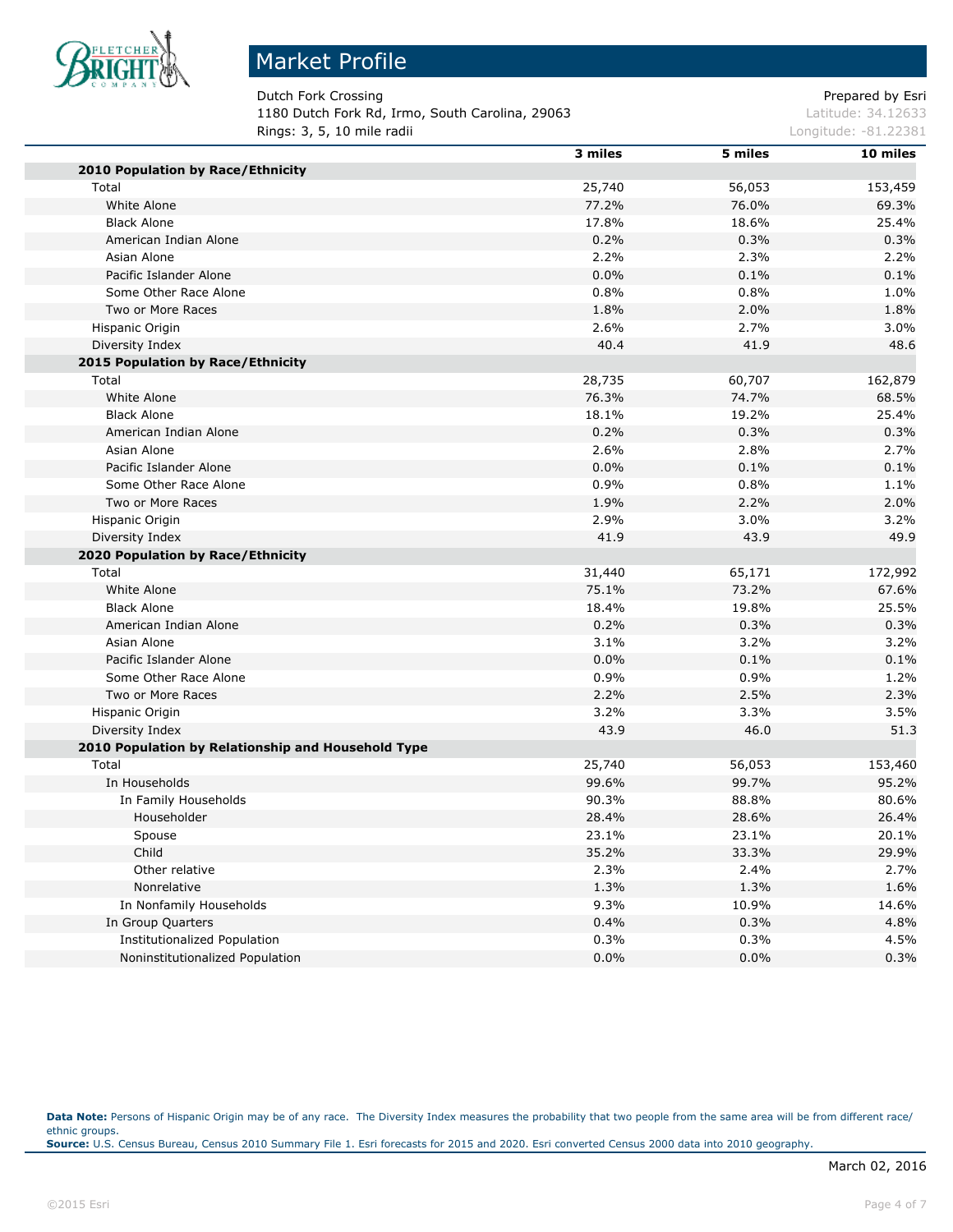

# Market Profile

Dutch Fork Crossing **Prepared by Estimate Prepared by Estimate** Prepared by Esri 1180 Dutch Fork Rd, Irmo, South Carolina, 29063 Latitude: 34.12633 **Rings: 3, 5, 10 mile radii Longitude: -81.22381** 

|                                               | 3 miles | 5 miles | 10 miles |
|-----------------------------------------------|---------|---------|----------|
| 2015 Population 25+ by Educational Attainment |         |         |          |
| Total                                         | 18,945  | 41,189  | 111,539  |
| Less than 9th Grade                           | 0.4%    | 0.6%    | 1.4%     |
| 9th - 12th Grade, No Diploma                  | 4.4%    | 3.4%    | 5.0%     |
| High School Graduate                          | 16.2%   | 15.5%   | 16.5%    |
| GED/Alternative Credential                    | 1.9%    | 1.8%    | 3.1%     |
| Some College, No Degree                       | 19.7%   | 20.9%   | 21.5%    |
| Associate Degree                              | 9.5%    | 9.5%    | 9.4%     |
| Bachelor's Degree                             | 30.3%   | 30.5%   | 26.7%    |
| Graduate/Professional Degree                  | 17.6%   | 17.8%   | 16.5%    |
| 2015 Population 15+ by Marital Status         |         |         |          |
| Total                                         | 22,643  | 48,762  | 132,525  |
| <b>Never Married</b>                          | 23.9%   | 25.2%   | 31.0%    |
| Married                                       | 61.7%   | 60.3%   | 53.6%    |
| Widowed                                       | 3.7%    | 4.5%    | 5.1%     |
| Divorced                                      | 10.7%   | 10.1%   | 10.3%    |
| 2015 Civilian Population 16+ in Labor Force   |         |         |          |
| Civilian Employed                             | 96.6%   | 95.7%   | 94.9%    |
| Civilian Unemployed                           | 3.4%    | 4.3%    | 5.1%     |
| 2015 Employed Population 16+ by Industry      |         |         |          |
| Total                                         | 15,206  | 31,442  | 77,886   |
| Agriculture/Mining                            | 0.2%    | 0.2%    | 0.5%     |
| Construction                                  | 4.1%    | 4.3%    | 4.3%     |
| Manufacturing                                 | 7.5%    | 7.5%    | 7.6%     |
| <b>Wholesale Trade</b>                        | 3.0%    | 2.8%    | 2.3%     |
| <b>Retail Trade</b>                           | 13.2%   | 12.5%   | 12.2%    |
| <b>Transportation/Utilities</b>               | 4.7%    | 4.4%    | 4.1%     |
| Information                                   | 2.3%    | 1.9%    | 2.1%     |
| Finance/Insurance/Real Estate                 | 7.2%    | 8.7%    | 9.3%     |
| <b>Services</b>                               | 49.9%   | 50.1%   | 49.4%    |
| <b>Public Administration</b>                  | 8.0%    | 7.6%    | 8.3%     |
| 2015 Employed Population 16+ by Occupation    |         |         |          |
| Total                                         | 15,206  | 31,442  | 77,887   |
| White Collar                                  | 72.8%   | 74.2%   | 72.0%    |
| Management/Business/Financial                 | 20.1%   | 18.7%   | 17.1%    |
| Professional                                  | 26.1%   | 28.9%   | 27.4%    |
| <b>Sales</b>                                  | 11.7%   | 11.9%   | 12.1%    |
| Administrative Support                        | 14.8%   | 14.6%   | 15.4%    |
| Services                                      | 13.8%   | 13.0%   | 14.7%    |
| <b>Blue Collar</b>                            | 13.4%   | 12.8%   | 13.3%    |
| Farming/Forestry/Fishing                      | 0.0%    | 0.0%    | 0.2%     |
| Construction/Extraction                       | 2.3%    | 2.9%    | 3.0%     |
| Installation/Maintenance/Repair               | 2.8%    | 2.4%    | 2.8%     |
| Production                                    | 3.9%    | 3.6%    | 3.3%     |
| <b>Transportation/Material Moving</b>         | 4.4%    | 3.9%    | 4.0%     |
|                                               |         |         |          |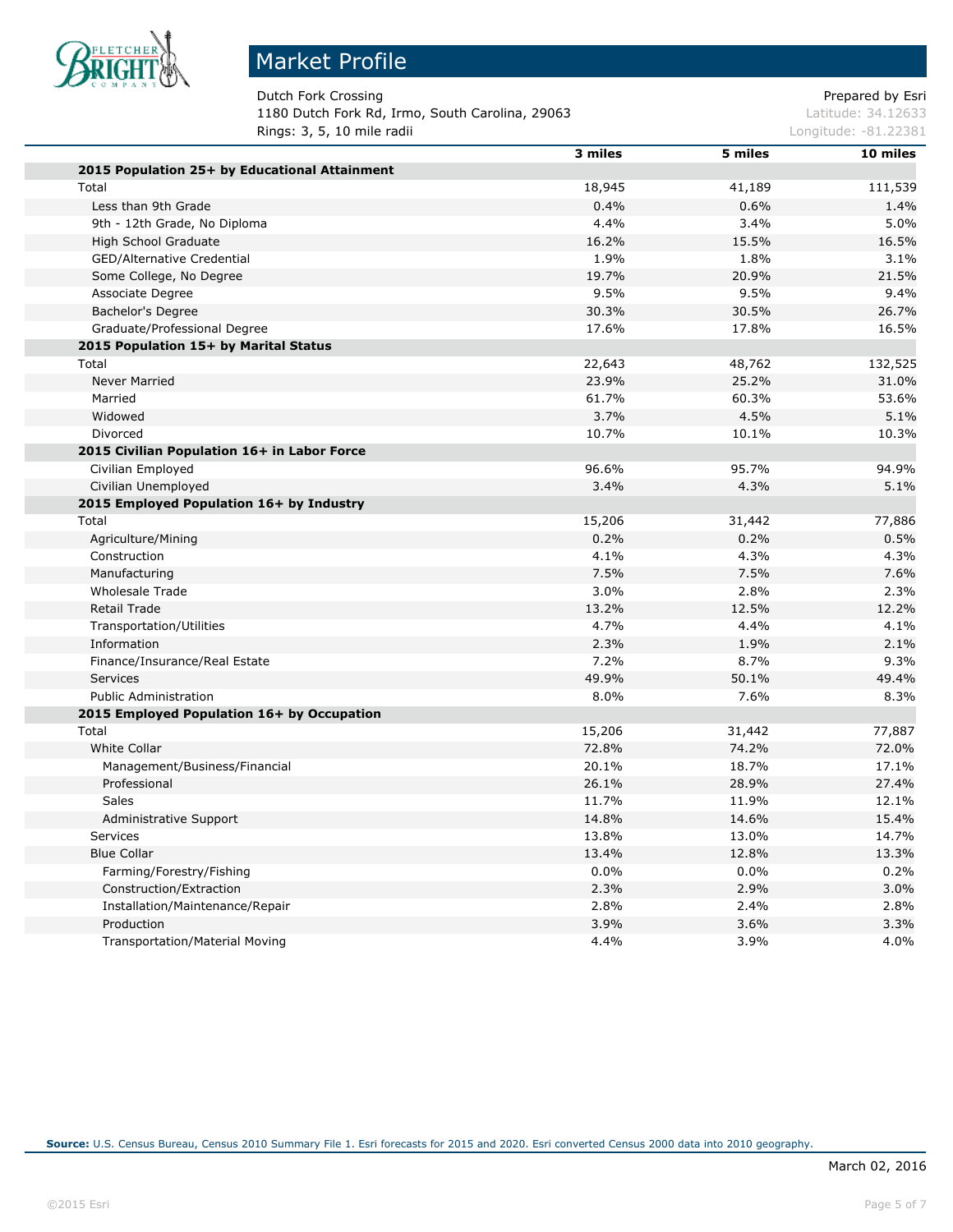

п

#### Market Profile

Dutch Fork Crossing **Dutch Fork Crossing Prepared by Esri** 1180 Dutch Fork Rd, Irmo, South Carolina, 29063 Latitude: 34.12633 **Rings: 3, 5, 10 mile radii Longitude: -81.22381** 

|                                               | 3 miles | 5 miles | 10 miles |
|-----------------------------------------------|---------|---------|----------|
| 2010 Households by Type                       |         |         |          |
| Total                                         | 9,156   | 20,953  | 58,918   |
| Households with 1 Person                      | 17.2%   | 19.5%   | 25.9%    |
| Households with 2+ People                     | 82.8%   | 80.5%   | 74.1%    |
| Family Households                             | 79.1%   | 76.4%   | 68.8%    |
| <b>Husband-wife Families</b>                  | 64.4%   | 61.7%   | 52.4%    |
| With Related Children                         | 33.0%   | 29.1%   | 23.5%    |
| Other Family (No Spouse Present)              | 14.6%   | 14.6%   | 16.3%    |
| Other Family with Male Householder            | 3.1%    | 3.0%    | 3.5%     |
| With Related Children                         | 1.9%    | 1.8%    | 2.0%     |
| Other Family with Female Householder          | 11.6%   | 11.6%   | 12.9%    |
| With Related Children                         | 8.0%    | 8.1%    | 9.0%     |
| Nonfamily Households                          | 3.8%    | 4.1%    | 5.4%     |
|                                               |         |         |          |
| All Households with Children                  | 43.3%   | 39.3%   | 34.8%    |
|                                               |         |         |          |
| Multigenerational Households                  | 3.1%    | 3.1%    | 2.9%     |
| <b>Unmarried Partner Households</b>           | 4.3%    | 4.2%    | 5.2%     |
| Male-female                                   | 3.6%    | 3.6%    | 4.4%     |
| Same-sex                                      | 0.8%    | 0.7%    | 0.7%     |
| 2010 Households by Size                       |         |         |          |
| Total                                         | 9,156   | 20,953  | 58,918   |
| 1 Person Household                            | 17.2%   | 19.5%   | 25.9%    |
| 2 Person Household                            | 32.9%   | 34.9%   | 34.6%    |
| 3 Person Household                            | 20.3%   | 19.3%   | 17.2%    |
| 4 Person Household                            | 19.2%   | 16.8%   | 14.3%    |
| 5 Person Household                            | 7.1%    | 6.6%    | 5.5%     |
| 6 Person Household                            | 2.5%    | 2.0%    | 1.7%     |
| 7 + Person Household                          | 0.8%    | 0.8%    | 0.8%     |
| 2010 Households by Tenure and Mortgage Status |         |         |          |
| Total                                         | 9,156   | 20,953  | 58,918   |
| Owner Occupied                                | 89.7%   | 85.8%   | 72.8%    |
| Owned with a Mortgage/Loan                    | 76.4%   | 71.1%   | 57.8%    |
| Owned Free and Clear                          | 13.3%   | 14.8%   | 15.0%    |
| <b>Renter Occupied</b>                        | 10.3%   | 14.2%   | 27.2%    |

**Data Note:** Households with children include any households with people under age 18, related or not. Multigenerational households are families with 3 or more parent-child relationships. Unmarried partner households are usually classified as nonfamily households unless there is another member of the household related to the householder. Multigenerational and unmarried partner households are reported only to the tract level. Esri estimated block group data, which is used to estimate polygons or non-standard geography.

**Source:** U.S. Census Bureau, Census 2010 Summary File 1. Esri forecasts for 2015 and 2020. Esri converted Census 2000 data into 2010 geography.